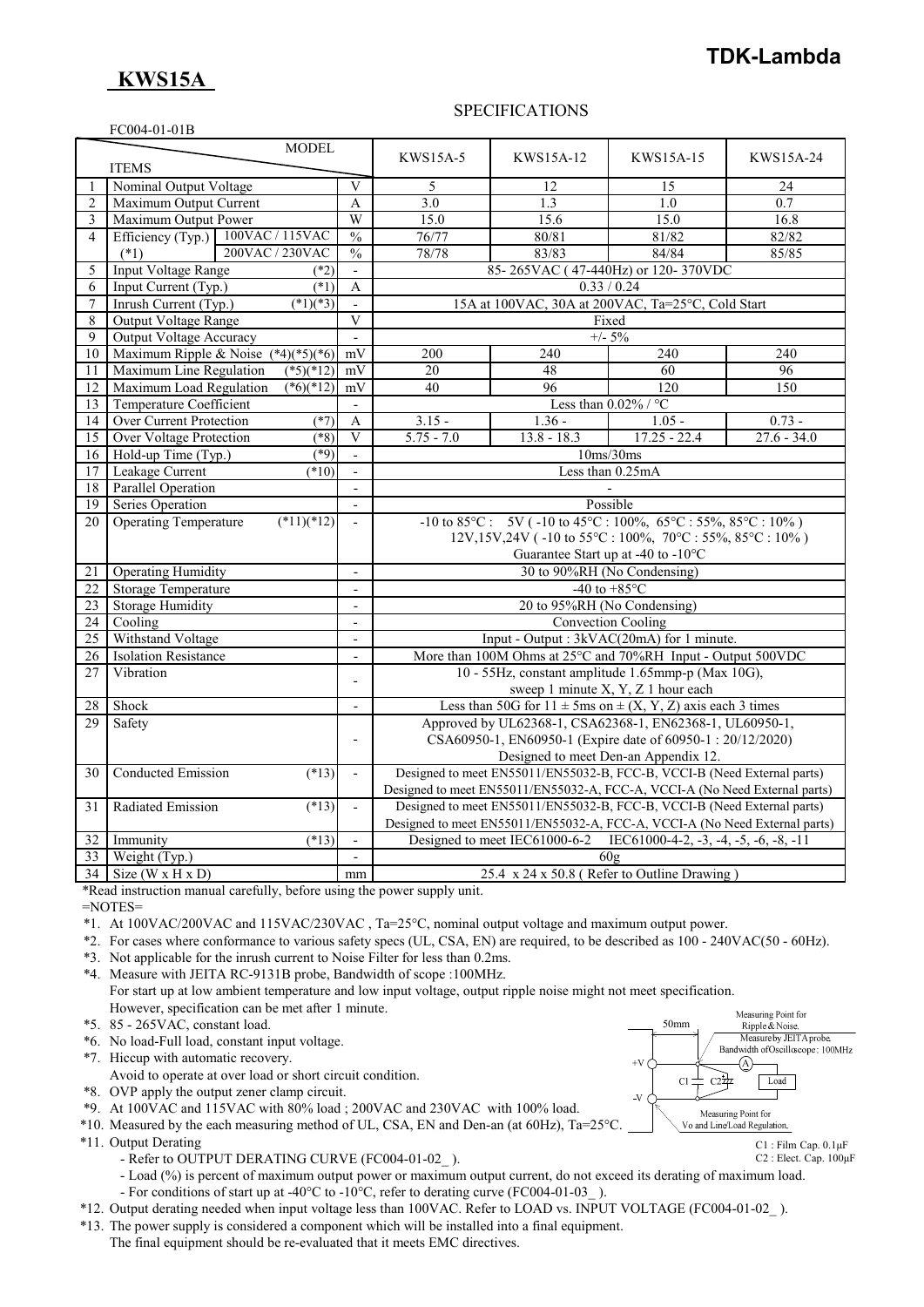## **KWS15A**

### INPUT AND OUTPUT DERATING

FC004-01-02

| VIN(VAC)<br>5V to 24V | $LOAD$ $(\% )$ |
|-----------------------|----------------|
|                       |                |
| 90                    | 90             |
| 100 to 265            | 100            |

| Ta $(^{\circ}C)$ | $LOAD$ $(\% )$ |
|------------------|----------------|
| $-10$ to $+45$   |                |
| 65               | 55             |
|                  |                |

| Ta $(^{\circ}C)$<br>$12V$ to $24V$ | $LOAD$ $(\% )$ |
|------------------------------------|----------------|
| $-10$ to $+55$                     | 1 O C          |
| 70                                 | 55             |
|                                    |                |